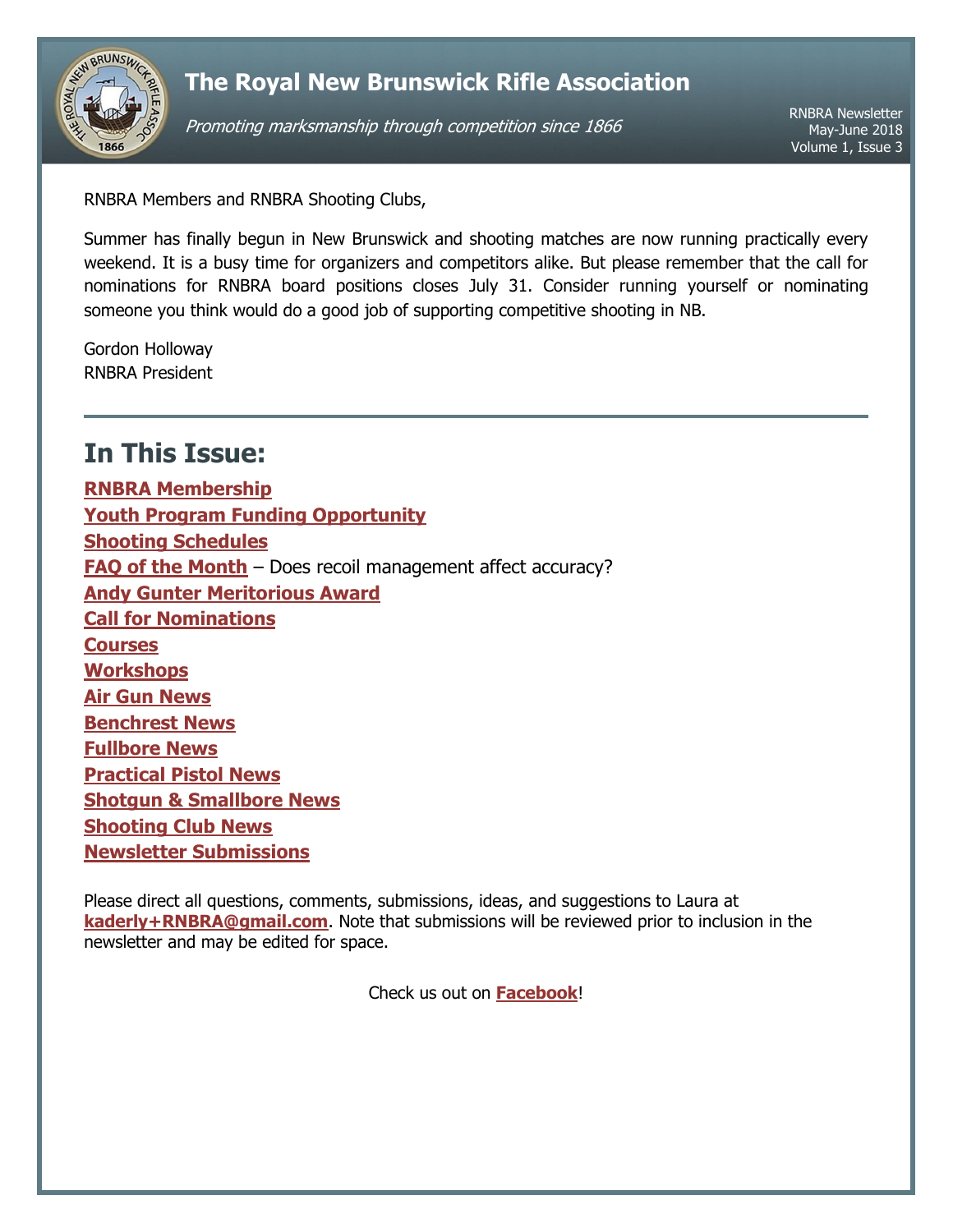### <span id="page-1-0"></span>**RNBRA Membership**

New and renewing Members and Clubs can complete their 2018 membership online by going to **[rnbra.ca/membership-form](http://rnbra.ca/membership-form/)**. You can submit the form online or print off a copy and mail it in.

Membership fees can be paid by Email Money Transfer (preferred method) or by mailing a cheque or money order. Once payment is received you will receive a card in the mail.

The individual membership covers the cost of NFA insurance anywhere in the world. The insurance policy and card are available on the RNBRA website for download.

### **[Back to](#page-0-0) Top**

## <span id="page-1-1"></span>**Youth Program Funding Opportunity**

The RNBRA strives to support youth interested in the shooting sports and has established a Youth Program Fund. Any affiliated club with a youth program or trying to start one may make a request for funding support.

Youth programs may include: specific competitions for under 19, supporting youths who travel to competitions, courses or workshops for youth shooting, holding a Youth Day at your club, etc.

Send requests to Laura at **[kaderly+RNBRA@gmail.com](mailto:kaderly+RNBRA@gmail.com?subject=Youth%20Program%20Funding)** and include a description of the youth program and the date (if applicable). If you are unsure if your program/event will qualify, just send Laura a quick email and she'll let you know the next steps.

### **[Back to Top](#page-0-0)**

## <span id="page-1-2"></span>**Shooting Schedules**

Looking to expand your shooting schedule? The RNBRA is often able to help fund inter-maritime, national, and international competitions held in New Brunswick.

The IPSC-NB 2018 shooting schedule is now available online **[here](http://www.ipscnb.ca/prod/images/formsanddocuments/2018%20IPSC%20NB%20Schedule.pdf)**. Be sure to check it out!

The Fullbore shooting schedule for 2018 is always available online **[here](https://docs.google.com/document/d/1axJu328xggVM8xT1e30vrgMw5i4zQF0P8i0i8G5yCuI/edit?usp=sharing)**. New shooters are always welcome.

The Air Gun Club shoots Tuesday and Thursday nights at **[St. Croix Sportsman Club](http://www.stcroixsportsmanclub.com/)**.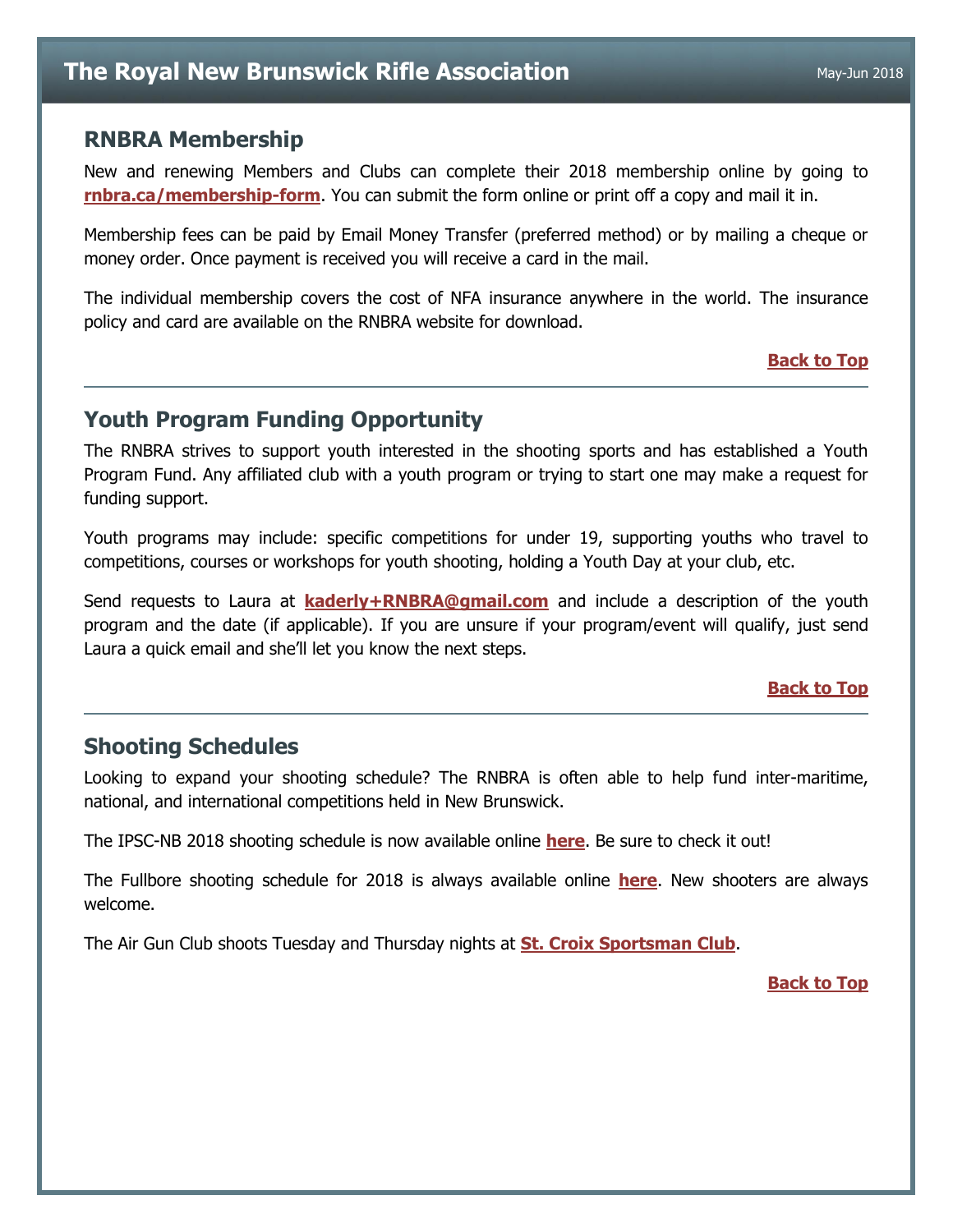## <span id="page-2-0"></span>**FAQ of the Month: Does recoil management affect accuracy?**

I cannot count the number of times someone at a competition has blamed their recoil management for an inaccurate shot. But is it true? My experience is with centerfire rifles so I will restrict the discussion to this type. It would seem to me that the majority of shooters believe that the management of recoil affects the point of impact (this has included me at times). However, there is good reason to think that recoil management is actually not very important when it comes to accuracy.

Most notable in the discussion of this subject is the well known Hatcher's Notebook that devotes an entire chapter to the subject. To explain the effects of recoil we need to divide the recoil into two portions:

- 1) the part when the projectile is still in the barrel and
- 2) the part after the projectile left the barrel.

Obviously only Part 1 matters to accuracy. Part 2 affects readiness for a second shot and preventing being wacked with the scope. Consider this example, an 18 lb centerfire rifle fires a 185 grain bullet at 2700 fps from the muzzle. In the time the bullet runs the length of the barrel (1.3 thousands of a second) the gun has recoiled about 46 thousands of an inch and the barrel has rotated upward by 0.7 minutes of angle. For an 8 lb sporting rifle you can practically double these values. The force that would be required to prevent the gun from recoiling 46 thou as the bullet moves down the barrel is 4500 lbs at its peak. Certainly no stock could withstand that amount of force. Assuming the butt is resting against your shoulder it also seems unlikely that you have much effect on the motion of the gun during this phase. Even a thick sweater would compress 45 thou!

Given the above I think it stands to reason that the effect of the shooter on the gun before the primer is struck has more effect on the point of impact that anything done after the primer is struck. It is an interesting fact is that many F-Class shooters use a variation on the method known as "free recoil" similar to that used by benchrest shooters. In free recoil the gun is fully supported by the bipod and rear bag and the trigger is pinched against the trigger guard. The gun free recoils through the Part 1 and then is "caught" in Part 2 of the recoil by the shooter. This method gives a consistent recoil when the bullet is moving down the barrel but it also (and maybe more important) minimizes the effect of the shooter before the primer is struck. Considering the forces required to actually limit recoil maybe we are all shooting free recoil whether we are holding onto the gun or not.

Well, if you have your doubts try a few simple experiments and see if you can convince yourself one way or the other. But beware it is human nature to find a reason for every bad shot.

Gordon Holloway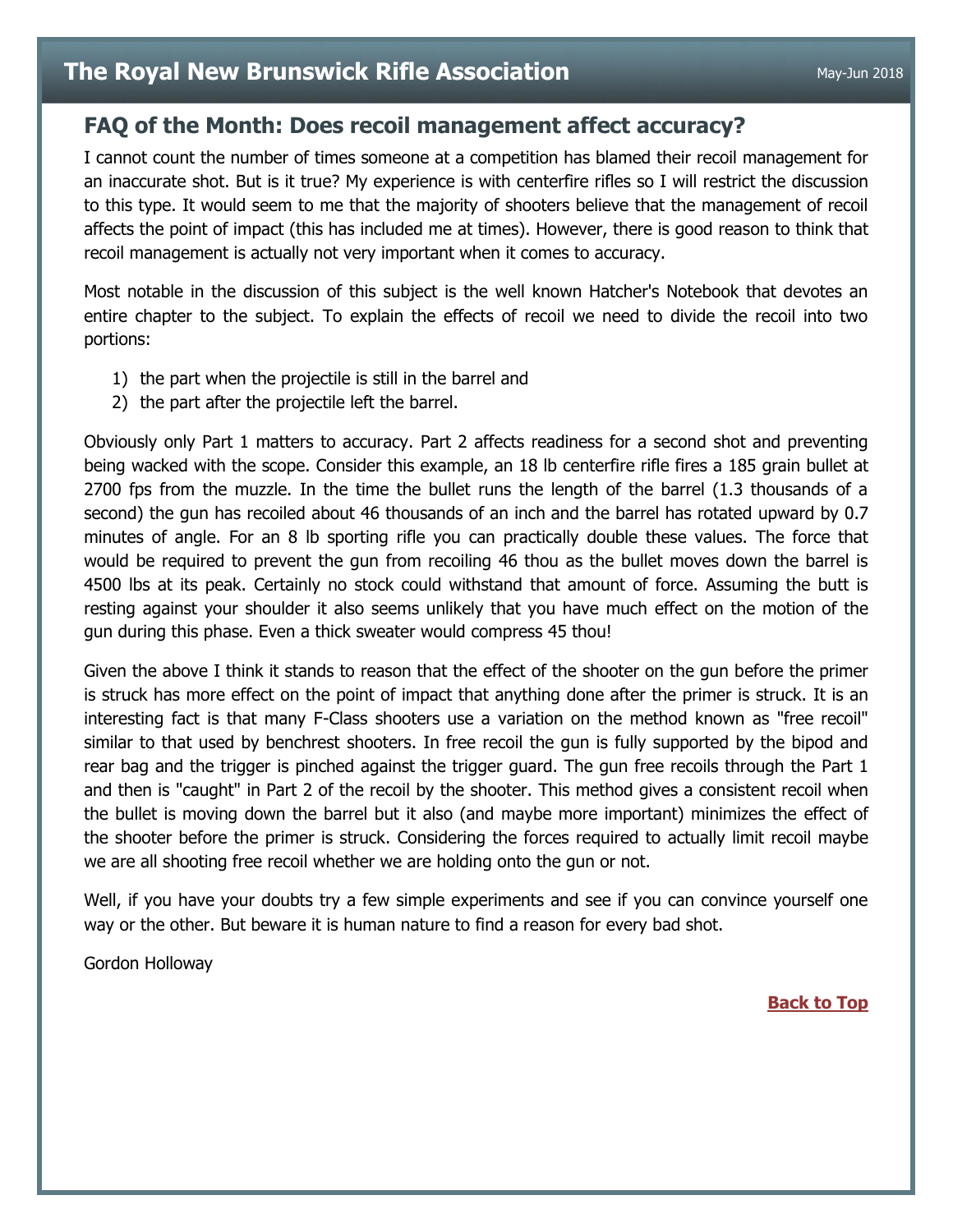## <span id="page-3-0"></span>**Andy Gunter Meritorious Award**

The RNBRA is accepting nominations for the Andy Gunter Meritorious Award. Andy Gunter was an industrial arts teacher in Saint John who worked with the RNBRA for many years. This award may be presented to any current or past member of the RNBRA. The criteria for the award shall be as the name suggests: for exceptional service to the Association.

The award may be presented to an individual or group. For a list of previous recipients, click **[here](http://rnbra.ca/about-rnbra/rnbra-trophies-and-medals-1861-to-present/)**. To make a nomination, please contact Laura at **[kaderly+RNBRA@gmail.com](mailto:kaderly+RNBRA@gmail.com?subject=Andy%20Gunter%20Meritorious%20Award)**.

#### **[Back to Top](#page-0-0)**

### <span id="page-3-1"></span>**Call for RNBRA Officer Nominations and Honorary Life Members**

The Nominating Committee is calling for nominations from the membership for all elected RNBRA officers. Nominations are to include signatures of two RNBRA Regular Members, a biographic sketch of each nominee, and a statement from the nominee indicating willingness to serve if elected. Submittals via email are acceptable and do not require a physical signature. Only Regular NB-resident Members in good standing who agree to serve in an office will be considered by the Committee.

Offices to be filled are: President, 1st Vice President, 2nd Vice President, and three Directors-at-Large. These offices will be elected at the AGM in October. For information on officers' roles and responsibilities, consult the **[RNBRA Constitution and By-Laws](http://rnbra.ca/about-rnbra/constitution-and-bylaws/)**.

The Nominating Committee is also looking for nominations for Honorary Life Members. Any person who has made an outstanding contribution to the RNBRA and/or to the support of its objectives may be elected an Honorary Life Member. HLMs are not required to pay dues and shall have all the privileges of a Regular Member. Any five Members may submit the name of a person to be considered and are to include reasons as to why this person should be so honored.

Nominations are to be received by July 31 2018. Submit nominations or any questions to Conrad at **[gcealeroux@outlook.com](mailto:gcealeroux@outlook.com?subject=RNBRA%20Nominations)**.

#### **[Back to Top](#page-0-0)**

### <span id="page-3-2"></span>**Courses**

On Saturday July 7, the RNBRA held a Range Safety Officer Course in Grand Falls with eight attendees. The course may be held again in Fredericton this September. Please contact Steven Stewart if you would like more information at **[smskew@rogers.com](mailto:smskew@rogers.com?subject=RSO%20Course)** or **(506) 478-0997**.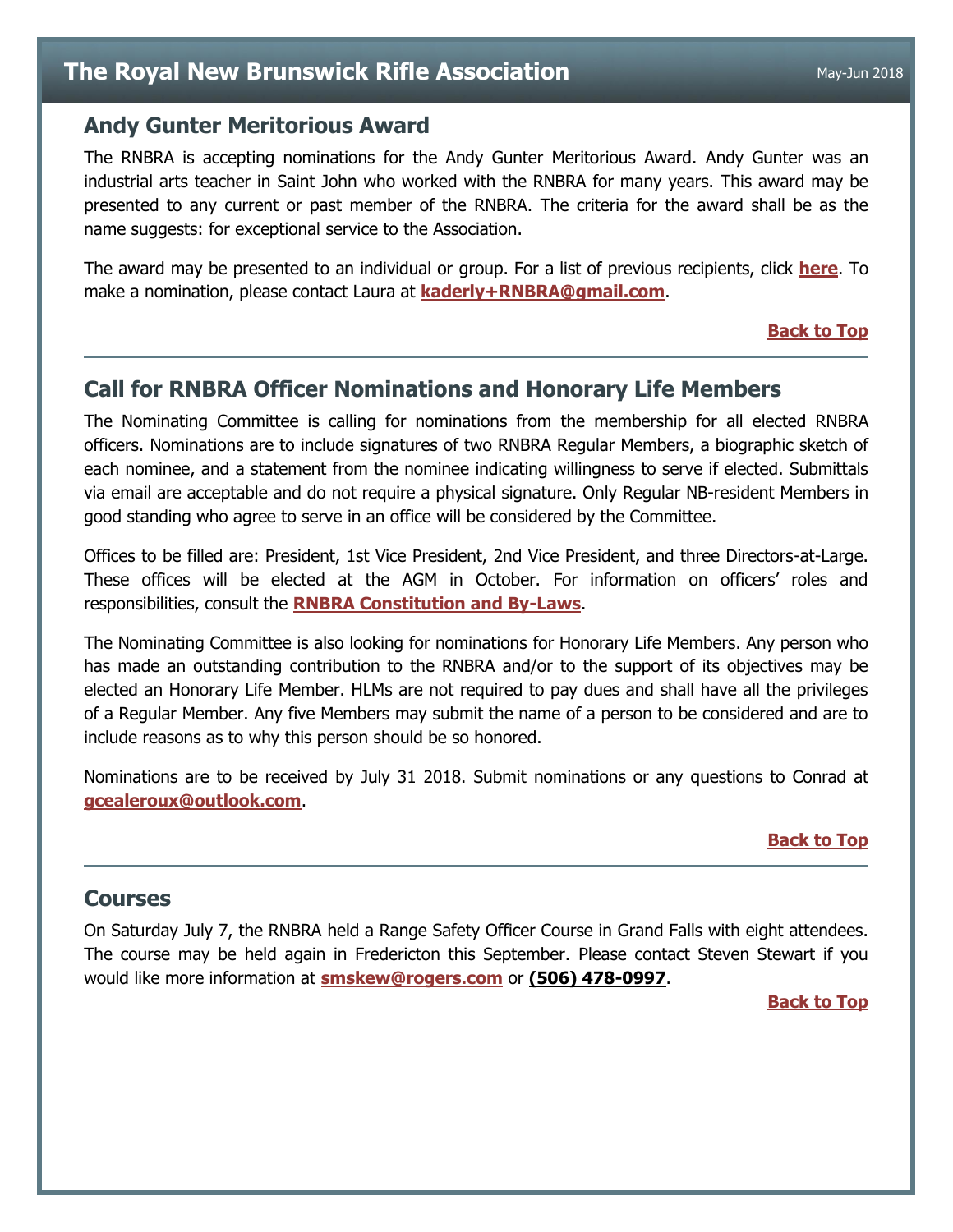## **The Royal New Brunswick Rifle Association** May-Jun 2018

### <span id="page-4-0"></span>**Workshops**

There are several workshops offered by the RNBRA that are available to shooting clubs upon request. Currently there is one on load development and one on fullbore shooting.

If you or your club are hosting a workshop or event and would like it featured in the RNBRA newsletter, please send all information to Laura at **[kaderly+RNBRA@gmail.com](mailto:kaderly+RNBRA@gmail.com?subject=Newsletter-Workshop)**.

#### **[Back to Top](#page-0-0)**

### <span id="page-4-1"></span>**Air Gun News**

Information on the St. Croix Youth Air Gun Program is available on the **[RNBRA website](http://rnbra.ca/)** or the **[St. Croix Sportsman Club website](http://www.stcroixsportsmanclub.com/apps/blog/categories/show/1610968-youth-airgun)**.

#### **[Back to Top](#page-0-0)**

### <span id="page-4-2"></span>**Benchrest News**

RNBRA recognizes the popularity of benchrest shooting in New Brunswick with several clubs hosting matches. To further support competition in this sport, the RNBRA will sanction and support a Provincial Benchrest Championship event for Centerfire and Rimfire rifles.

It has been agreed that Minto Gun Club will conduct the Provincial Championship match at its Range on Slope Road, Minto, on the following dates: Centerfire competition on **Sunday September 9** and Rimfire competition on **Sunday September 23**. There will be Sporter and Open classes on both days. Lunch will be available both days. Entry to this competition is available to all legal shooters. Preregistration is required. **[Click here](https://docs.google.com/document/d/1J-AjknyG5moRMxM94FDFySgkQpyh8gvwpASOPKEerxo/edit?usp=sharing)** for full information.

The RNBRA hopes that this first Provincial Championship event will encourage organized competition at the provincial and regional levels.

Information on New Brunswick Benchrest Shooting is available online at the **[Benchrest blog](http://newbrunswick-benchrest.blogspot.ca/)**.

#### **[Back to Top](#page-0-0)**

### <span id="page-4-3"></span>**Fullbore News**

On June 22-24, the Fullbore section hosted the Eastern Canada F-Class Championship for the first time. This DCRA-sanctioned event brought 25 competitors from New Brunswick, Ontario, Quebec, and PEI to Batouche Range to shoot either F/TR or F-Open at 800m and 900m. The competitors ranged from experienced to new and with prizes for top shooters and many door prizes, there was something for everyone. Nine matches were shot on the ShotMarker electronic target system, including two team matches for a total of 158 rounds.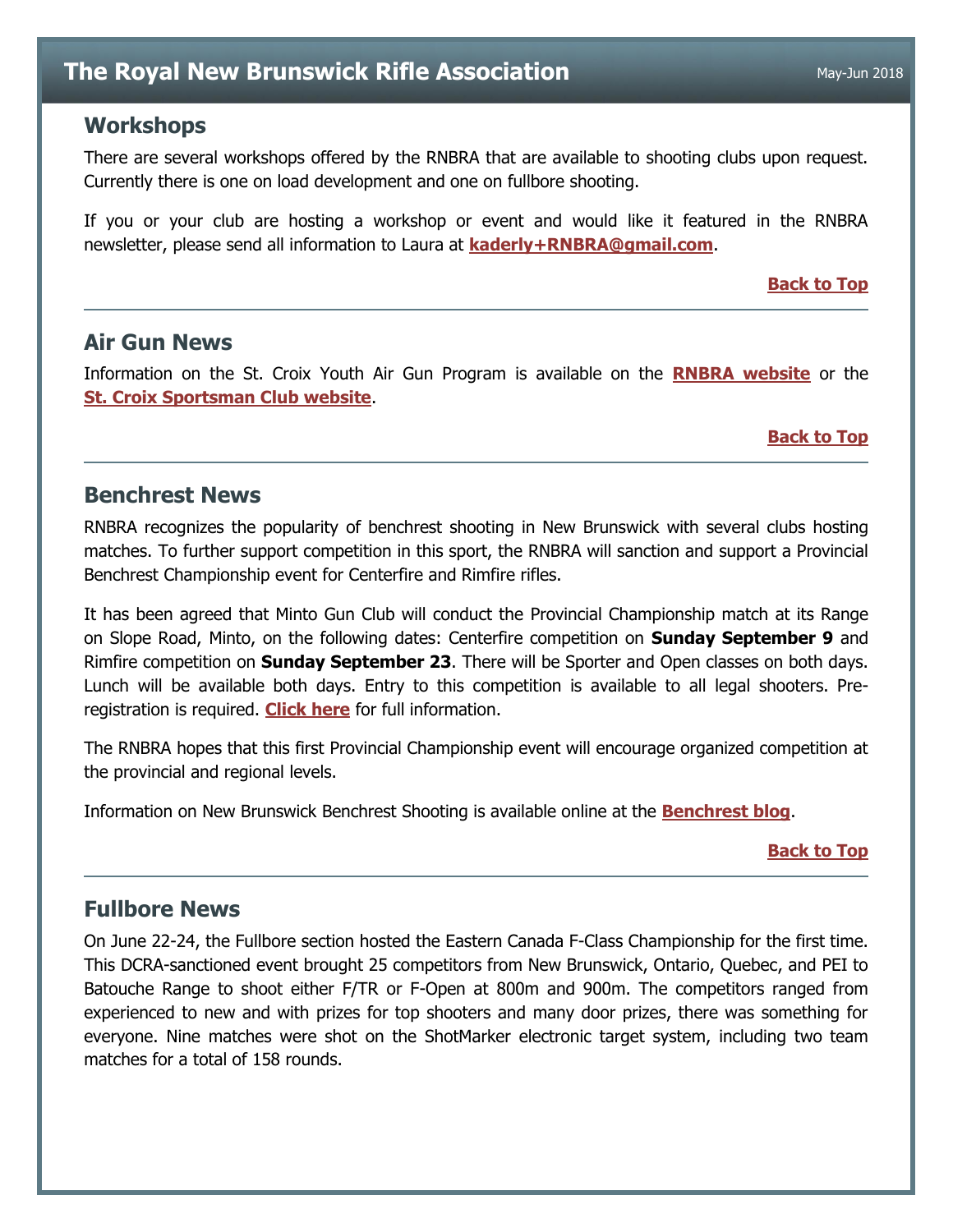## **The Royal New Brunswick Rifle Association** May-Jun 2018

The rain held off all weekend and on Saturday the wind picked up significantly, making for some difficult and interesting shooting! Many out-of-towners commented on how nice Batouche Range was, albeit difficult. Three out of the top four F/TR shooters were from New Brunswick: Adam MacDonald (1st); Matt Wolf (3rd); and Gord Holloway (4th).

There was also team matches, where a group of four shooters could be coached, either by each other or by a fifth non-shooting wind coach. The top F/TR team was Team Acadie, composed entirely of NB shooters including Harrison Brown, Gord Holloway, Adam MacDonald and Francis Bezeau (who shot a perfect 75 in the final team match).

Through the hard work of the organizing committee (Gord Holloway, Laura Kaderly, Ken Kyle and Adam MacDonald) the event was a great success. We hope to be able to host this annual event again next year. For photos of the event and complete results, check out our **[Facebook page](https://www.facebook.com/easternfclass)** and **[Bert's](http://rnbrafullbore.blogspot.com/2018/07/june-22-24-2018-batouche-eastern-f.html)  [blog](http://rnbrafullbore.blogspot.com/2018/07/june-22-24-2018-batouche-eastern-f.html)**.

All the latest news and information on the competitive Fullbore program is always available at the **[Fullbore blog](http://rnbrafullbore.blogspot.ca/)**.

#### **[Back to Top](#page-0-0)**

### <span id="page-5-0"></span>**Practical Pistol News**

The late winter and cold spring delayed some of IPSC NB's planned outdoor events but we've certainly made up for lost time. Our instructors have been very busy with training. Our Black Badge instructors have been especially busy with 8 Black Badge courses run throughout the province during April, May and June.

There are presently four Black Badge instructors-in-training who are well on their way to completing the certification requirements. To achieve certification, new instructors must mentor under a senior instructor during 4 Black Badge courses and then instruct their own course under the guidance of a senior instructor.

Our training coordinator has conducted several Range Safety Officer seminars. 10 new Range Safety Officers have received certification in 2018 and are doing a great job of ensuring safety during our competitions.

Match Directors at the various ranges across the province have hosted 9 Level II matches, as well as the Southern New Brunswick 250, a Level III match hosted by the Hampton Rifle and Pistol Club on June 23rd. The match was a huge success and was attended by 57 competitors. The hard-working volunteers at HRPC constructed 14 different stages which consisted of 250 rounds downrange, and even treated the competitors to a great BBQ lunch and supper on the range. What a day!

During the weekend of August 4th/5th more than 100 competitors from across Canada will visit the Restigouche Gun Club in Dalhousie for the 12th annual Summer Slam competition, a Level III match which is considered one of the premier IPSC events in Canada.